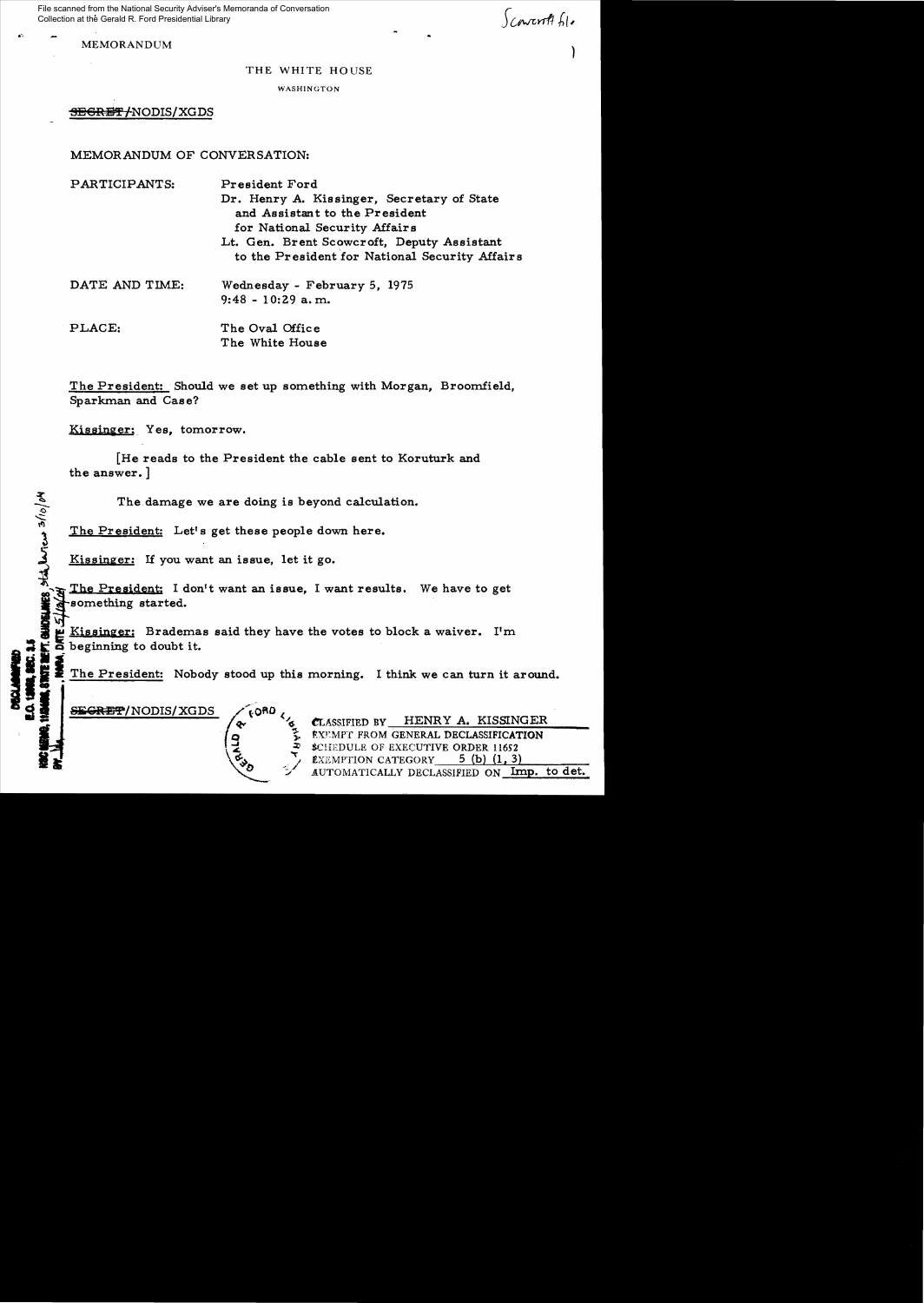## MSR!i'f"jNODIS/ XGDS -2

.. ...

Kissinger: Now Bhutto. He is a very able man-- and he is well connected with the Chinese.

I hinted to the Congressional group about a change in our policy on arms sales to Pakistan; No one objected and Hamilton supported it, Several asked what we get out of it. On the question of the announcement of it - - should we wait until after the Indian Foreign Minister is here in March? We could announce it in April. Tell him you will announce it in April, starting with defensive weapons, but gradually expanding. We frankly won't get much for it -- they have no where else to turn.

I would ask him to survey the situation; then I would tell him about PL-480.

The President: How about Bangladesh?

Kissinger: We just heard they are willing to establish relations with Pakistan without conditions.

I met with twelve Congressmen yesterday. I was impressed With Inouye. I think he can be helpful to us. Mathias is a weakling.

I had lunch with Shultz. He met with the Shah, and if he could report to you.

The President: Set it up on Friday.

Kissinger: Shultz confirms my view of the Shah. Can we get Simon under control on his assault on OPEC countries?

The President: I want to tell him. I just haven't had the opportunity.

Kissinger: 1£ you could tell him also about the floor price. He is for a sliding tariff and he is just pulling the rug out from under us.

We may have to stonewall the producers until we get everyone better organized. A sliding tariff -- and to keep the \$2.00 tax on imported oil -- it gives no good flexibility. We could play the game of lifting it for certain countries. If we used it ruthlessly, we can employ We may have to stonewall the producers until we get<br>better organized. A sliding tariff -- and to keep the \$2.00<br>imported oil -- it gives no good flexibility. We could play<br>lifting it for certain countries. If we uped it ru

S<del>ECRET</del>/NODIS/XGDS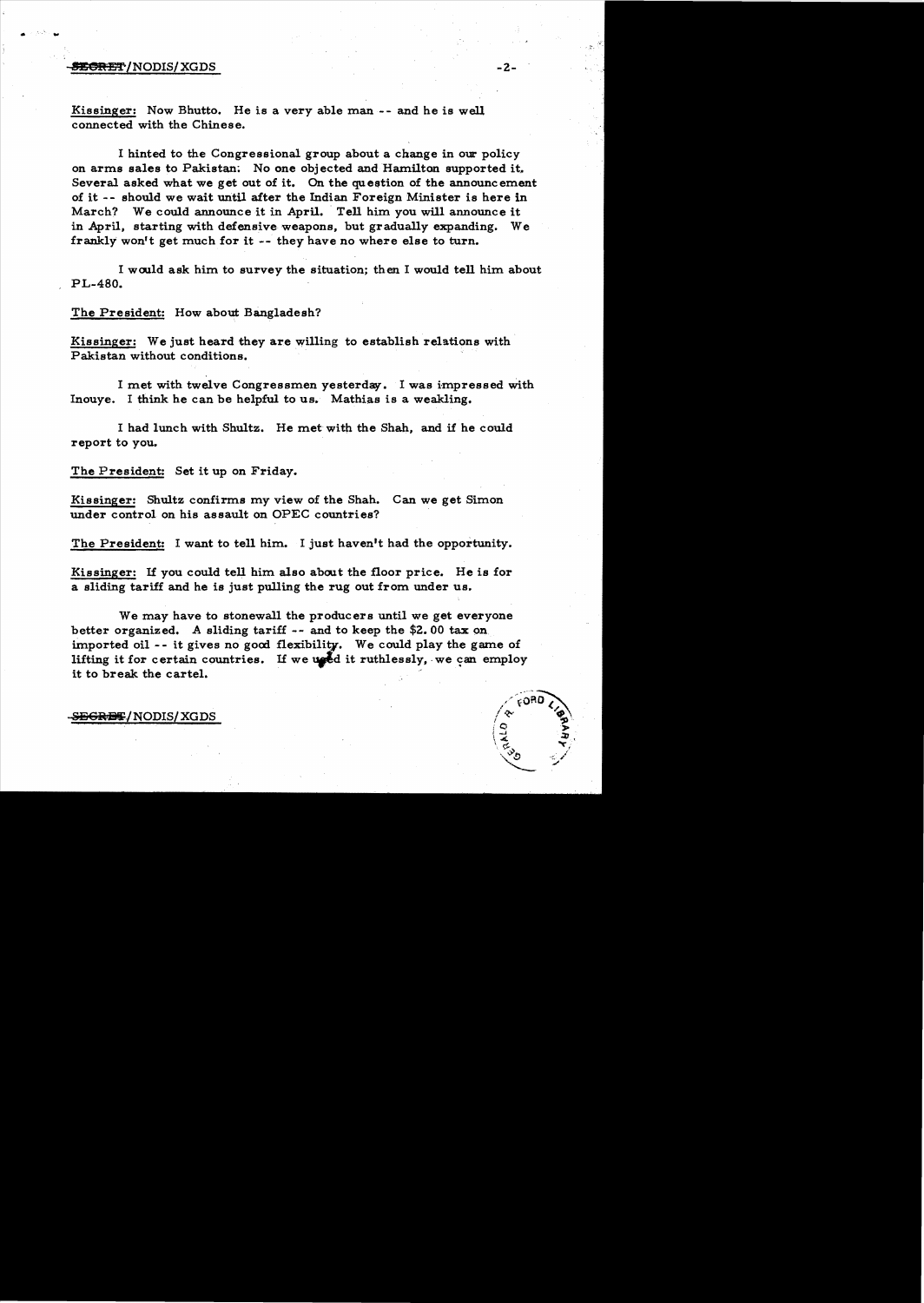## .. **!iI** !~Ji:T/NODISI XGDS -3

The President: Maybe we can use it in the talks with the Congress.

Kissinger: The Shah mentioned a long-term arrangement. This would be an opening.

But Simon has to get behind something like this.

I met with the Kendall Group (ECAT). I told them to get behind the President's program or we all will be in trouble.

The President: If we could get something on Turkish aid and the Trade Bill.

Kissinger: Linowitz, Javits, Ribicoff are going to Florida this weekend with the senior Jewish leaders to tell them they must get some Israeli flexibility. That they are isolating themselves.

The President: What is the significance of the story about Brezhnev going to Egypt?

Kissinger: I think it's sly.

## **SE<del>GRET</del>/NODIS/XGDS**

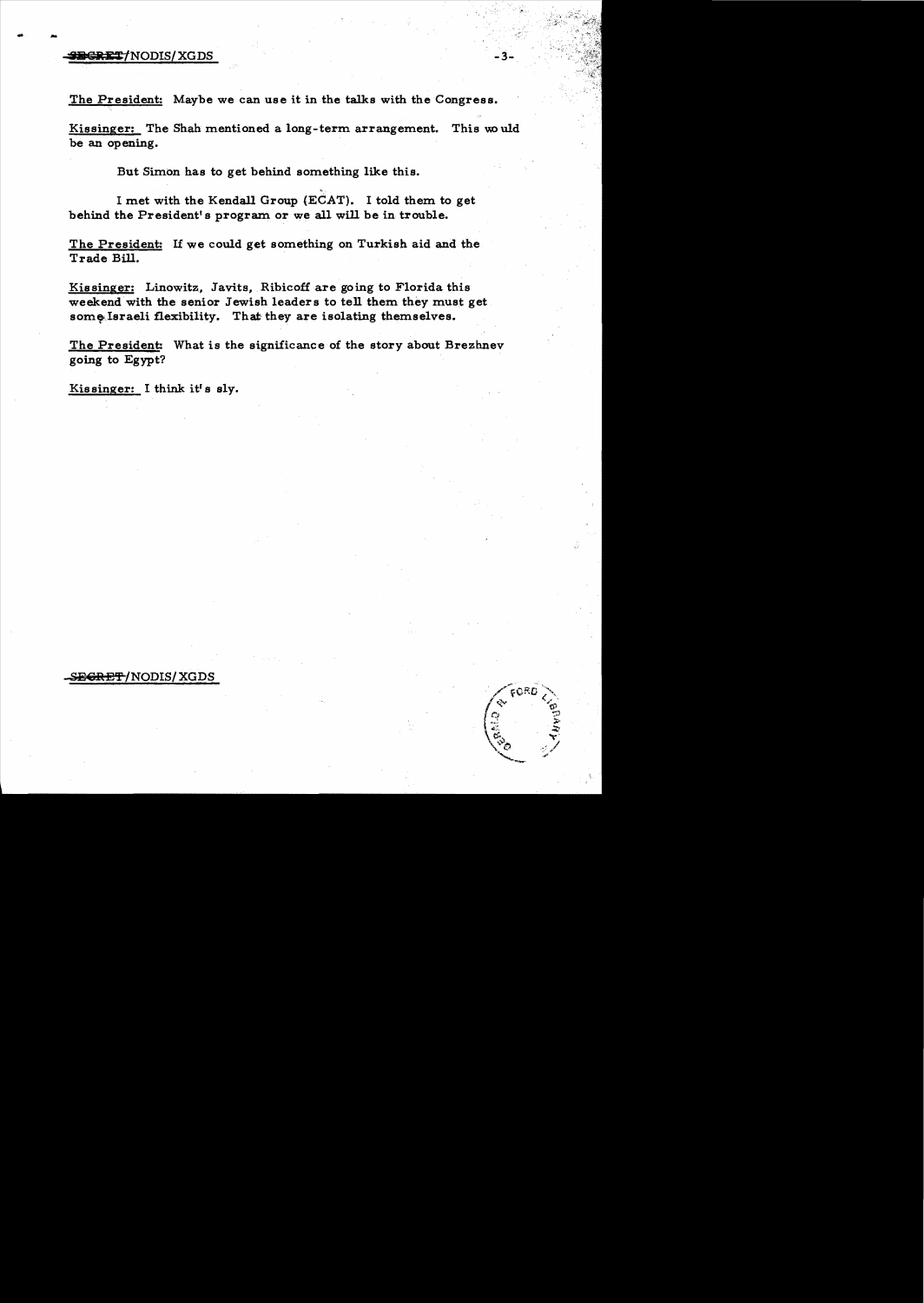of wine may check time back  $9:48 - 10:29$  Am \* \* \* Thompson to methy toman Europe 75  $\leftarrow$ K Yes, Touroson, (Reads Peable & Koutubber Consurer) The domage we are doing in beyond entertation I have get those people down hime. If you want on come, let it go P dont contain in promt units avechance to get something started. Grakement said they have notes a block a commer-I dequain te lanté it.<br>P notorty stand expetite morning. Ittrick use can true it around. K Nous Bhutto. He isa very alle mon - will connected u/PRU. I trieted to Cinq quange about 5 des changes de conseils. of communicanist - should not creat til after Inhim Furbon in March? We could arrive in April. Tellbrin spons will an im april, Hosty is / deponsive ce pas, cont que huilly x pombing. One frankly want get smarch fart - they have me where else to time. ature etse to une.<br>Iva de color hui à serrous sit, tou tell his about  $16480$ . l'Americant Boylock E met uf le Congrectador d'inguised up duringe. Le weekling. Show limite w/ Stratt, He met al Show + if P Setive up au Fuidor ₹₩ **E.O. 12058, SEC. 3.5 NEC MEMO, MIZANE, STATE DEPT. GUNDELINES, State Quan can 3/10/04**  $BY$   $Mx$   $M2A$   $M5S/B/N$